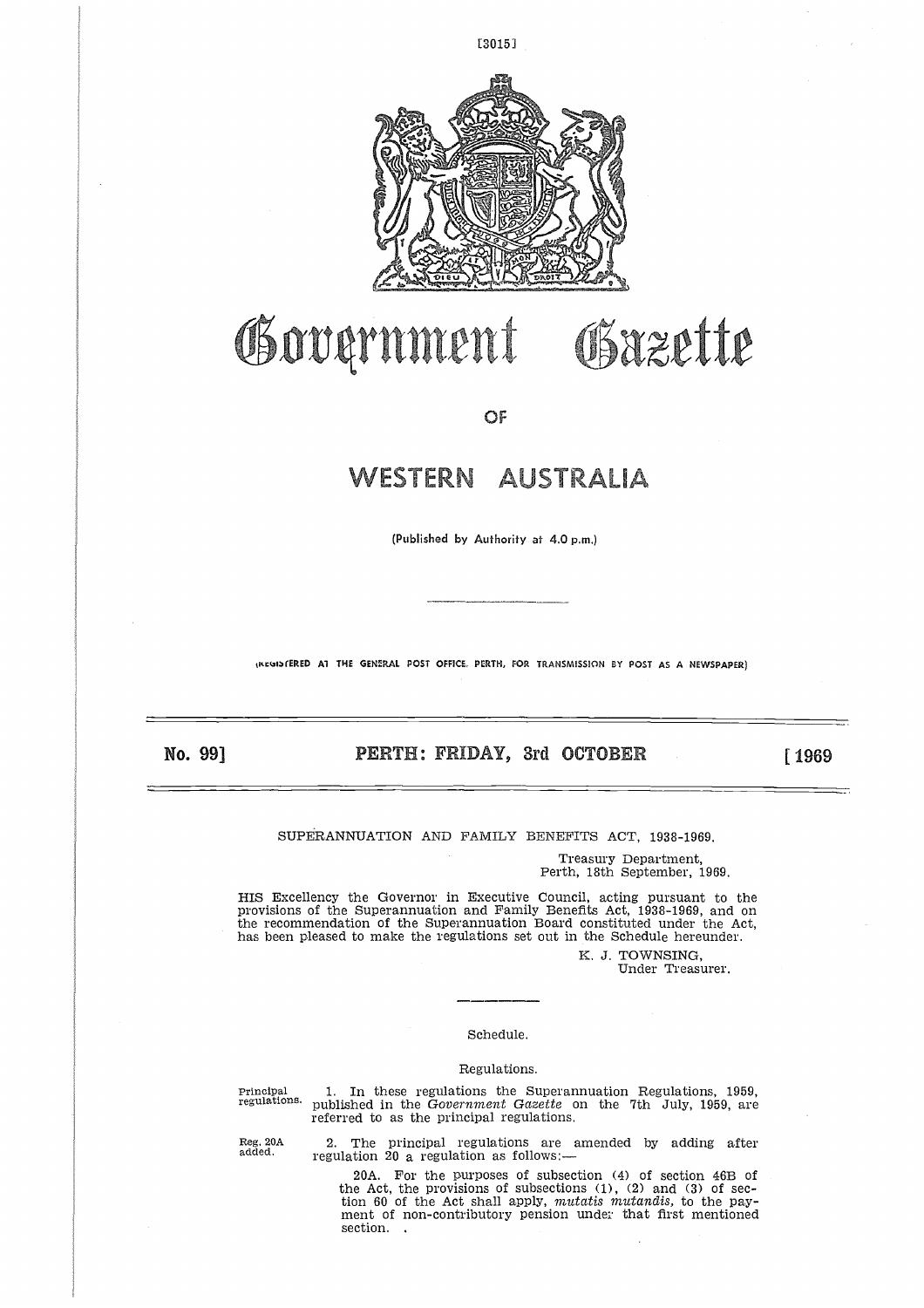## HEALTH ACT, 1911-1968.

Shire of Mandurah.

WHEREAS under the provisions of the Health Act, 1911-1968 a Local Authority may make or adopt by-laws and may alter, amend or repeal any by-laws as made or adopted: Now therefore the Mandurah Shire Council being a Local Authority within the meaning of the Health Act, and having adopted the Model By-laws as reprinted and published in the *Government Gazette* on the 17th July, 1963, doth hereby resolve and determine that the said adopted bylaws shall be amended as follows:—

PART I—GENERAL SANITARY PROVISIONS. Substitute for by-law 14A, a new by-law 14A, as follows:

Prescribed Area under Section 112A.

14A. The areas described in the Schedule hereto are prescribed as areas within which every occupier of premises shall not, unless he is authorised by the Local Authority so to do, remove any house or trade refuse and other rubbish from the premises.

Schedule.

The whole of the Shire of Mandurah as declared under Part 2 section 9 of the Local Government Act, 1960-1968, excluding that portion South of Tim's Thickett Road, Rd. No. 5 M.S.C. L/S 33021.

Passed at a meeting of the Mandurah Shire Council on the 15th day of July, 1969.

The Common Seal of the Shire of Mandurah was hereunto affixed by authority of resolution of the Council in the presence of

J. D. W. IRELAND, President. K. W. DONOHOE, Shire Clerk.

Approved by His Excellency the Lieutenant Governor in Executive Council this 17th day of September, 1969.

> W. S. LONNIE, Clerk of the Council.

## HEALTH ACT, 1911-1968.

Department of Public Health, Perth, 18th September, 1969.

HIS Excellency the Governor in Executive Council, acting pursuant to the provisions of the Health Act, 1911-1968, has been pleased to make the regulations set forth in the Schedule hereunder. HIS Excellency the Governor in Executive Council, acting pursuant to the<br>provisions of the Health Act, 1911-1968, has been pleased to make the regula-<br>tions set forth in the Schedule hereunder.<br>W. S. DAVIDSON,<br>Commissioner

W. S. DAVIDSON, Commissioner of Public Health.

## Schedule.

#### Regulations.

regulations. tions, 1969, published in the *Government Gazette* on the 2nd July, 1969, are referred to as the principal regulations.

Reg. 9 amended.

2. Regulation 9 of the principal regulations is amended by sub-stituting for the words "it has", in line one of paragraph (h), the passage "there are, on the slaughterhouse site or on another site to which a kill can be transported for storage within one and a half hours of the kill," .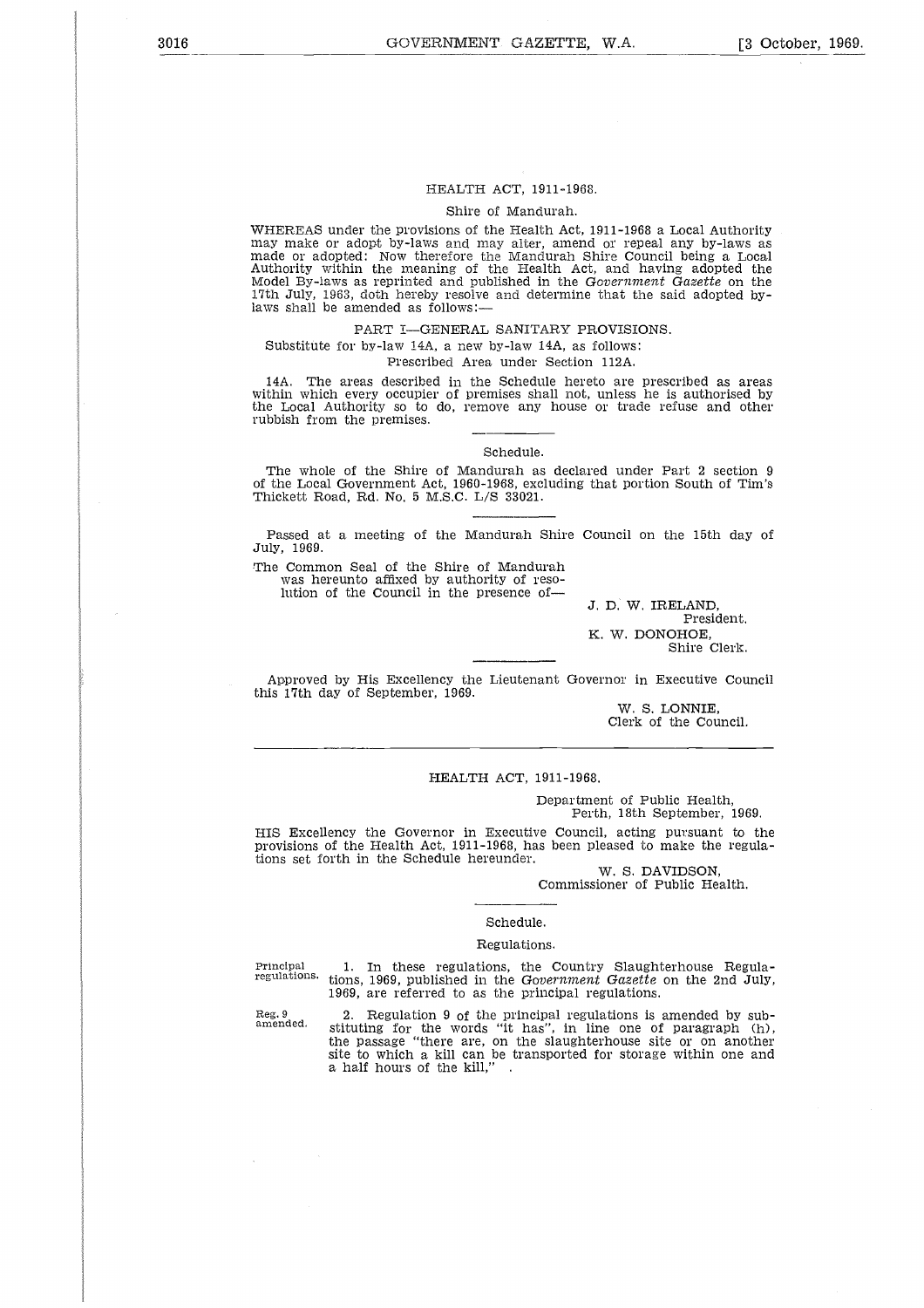## HEALTH ACT, 1911-1968,

#### Shire of Belmont.

WHEREAS under the provisions of the Health Act, 1911 (as amended), the Governor may cause to be prepared Model By-Laws for all or any of the purposes of the said Act; and whereas Model By-Laws described as Series "A" have been prepared and amended from time to time and reprinted pursuant to the Reprinting of Regulations Act, 1954, in the *Government Gazette* on the 17th July, 1963, and further amended by notice published in the *Government Gazette* on the 7th March, 1969; and whereas a Local Authority may adopt such Model By-Laws with or without modification: Now therefore<br>the Shire of Belmont, being a Local Authority within the meaning of the Act, and having adopted the Model By-Laws, Series 'A' as reprinted in the *Government Gazette* on the 17th July, 1963, doth hereby resolve and determine that the said amendment published in the *Government Gazette* on the 7th March, 1969 shall be adopted without modification.

Passed at a meeting of the Belmont Shire Council held on the 28th day of July, 1969.

R. E. ELLERY. President. RALPH H. PARDON, Shire Clerk.

Approved by his Excellency the Governor in Executive Council this 17th day of September, 1969.

> W. S. LONNIE, Clerk of the Council.

## TRAFFIC ACT, 1919-1969.

Police Department, Perth, 17th September, 1969.

T.O. 2066/65. HIS Excellency the Governor in Executive Council acting pursuant to the powers conferred by the Traffic Act, 1919-1969, has been pleased to make the regulations set out in the Schedule hereunder.

> R. T. NAPIER, Commissioner of Police.

#### Schedule.

#### Regulations.

Principal 1. In these regulations the Road Traffic Code, 1965, published in regulations. the Government Gazette on the 30th December, 1965, and amended from time to time thereafter by notices so published are referred to as the principal regulations.

Reg. 40<mark>1</mark><br>**amend**ed.

2. Subregulation (2) of regulation 401 of the principal regulations is amended by adding after the word "signal" in line three of paragraph (c) the words "and a red arrow signal is a direction that he may not proceed beyond the associated stop line in the direction indicated by the arrow".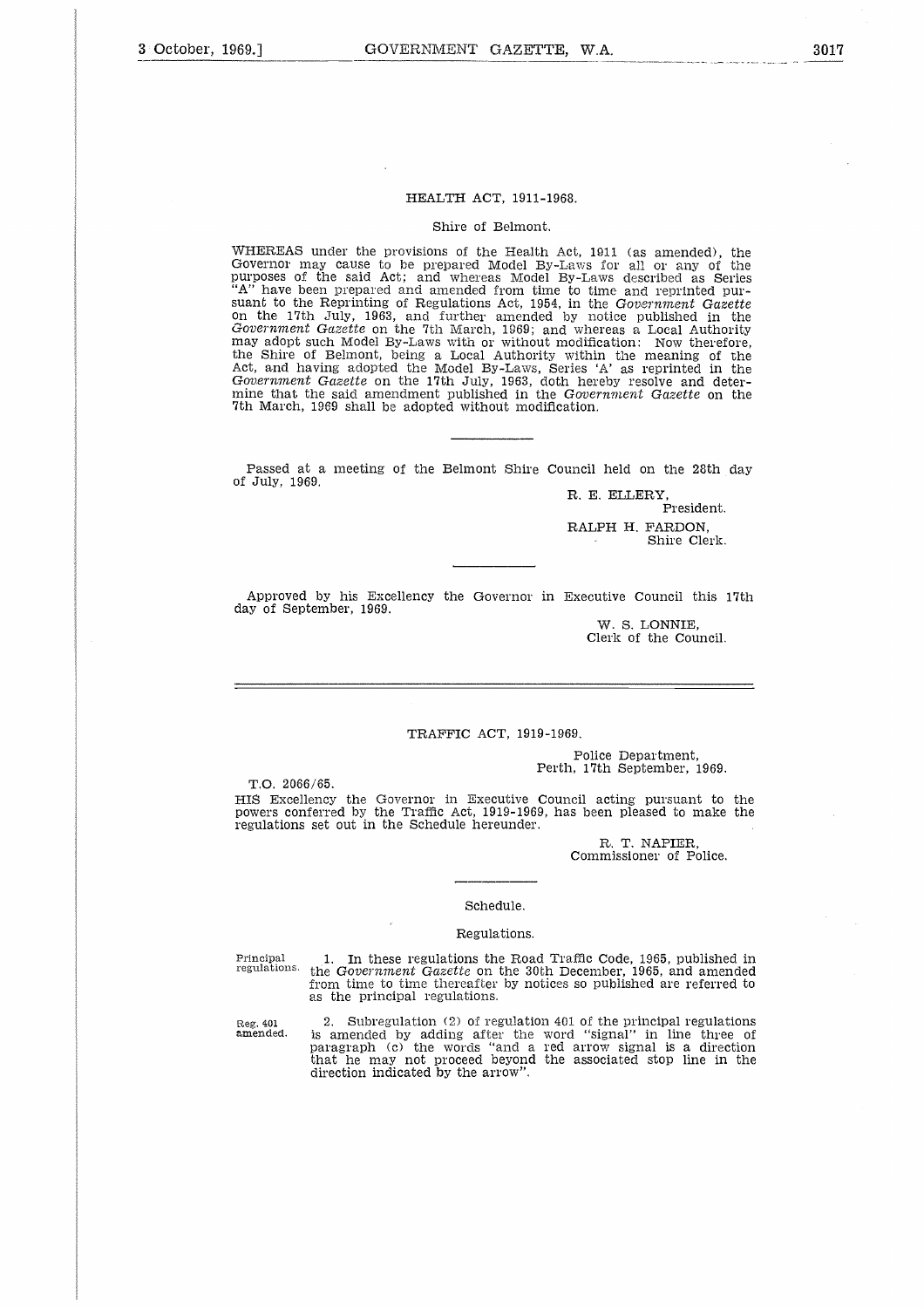## BUILDERS' REGISTRATION ACT, 1939-1968.

#### Public Works Department, Perth, 23rd September, 1969.

HIS Excellency the Governor in Executive Council, acting pursuant to section 24 of the Builders' Registration Act, 1939-1968, has been pleased to approve of the regulations made by the Builders' Registration Board of Western Australia as set out in the schedule hereunder.

J. McCONNELL, Under Secretary for Works.

## Schedule.

## Regulations.

Principal regulations.

1. In these regulations the Builders' Registration Act Regulations published in the *Government Gazette* on the 26th April, 1940, and amended from time to time thereafter by notices so published, are referred to as the principal regulations.

amended.

- 2. Regulation 6A of the principal regulations is amended (a) by substituting for the passage, "of \$14.70" in line three of paragraph (a), the passage, "at the rate of \$18.50 per half day or part thereof"; and
	- (b) by substituting for the passage, "of \$10.50" in lines three and four of paragraph (b), the passage, "at the rate of \$13.50 per half day or part thereof".

#### LOCAL GOVERNMENT ACT, 1960-1969.

### The Municipality of the Town of Bunbury.

Adoption of Amendments to Draft Model By-Laws Relating to Caravan Parks.

L.G. 143/62.

IN Pursuance of the Powers conferred upon it by the abovementioned Act and of all the power enabling it, the Council of the abovementioned Municipality hereby records having resolved on the 11th August, 1969, to adopt the whole of the amendment to the Model By-Law published in the *Government Gazette* of 11th June, 1969 and designated Local Government Model By-Law (Caravan Parks) No. 2. e<br>Bytl<br>s<br>d<br>c

Dated this 3rd day of September, 1969. The Common Seal of the Town of Bunbury was affixed hereto in the presence of-

 $TLS.1$ 

Recommended

E. C. MANEA,

Mayor.

W. J. CARMODY, Town Clerk.

L. A. LOGAN, Minister for Local Government.

Approved by His Excellency the Governor in Executive Council this 17th day of September, 1969.

W. S. LONNIE, Clerk of the Council.

Reg. 6A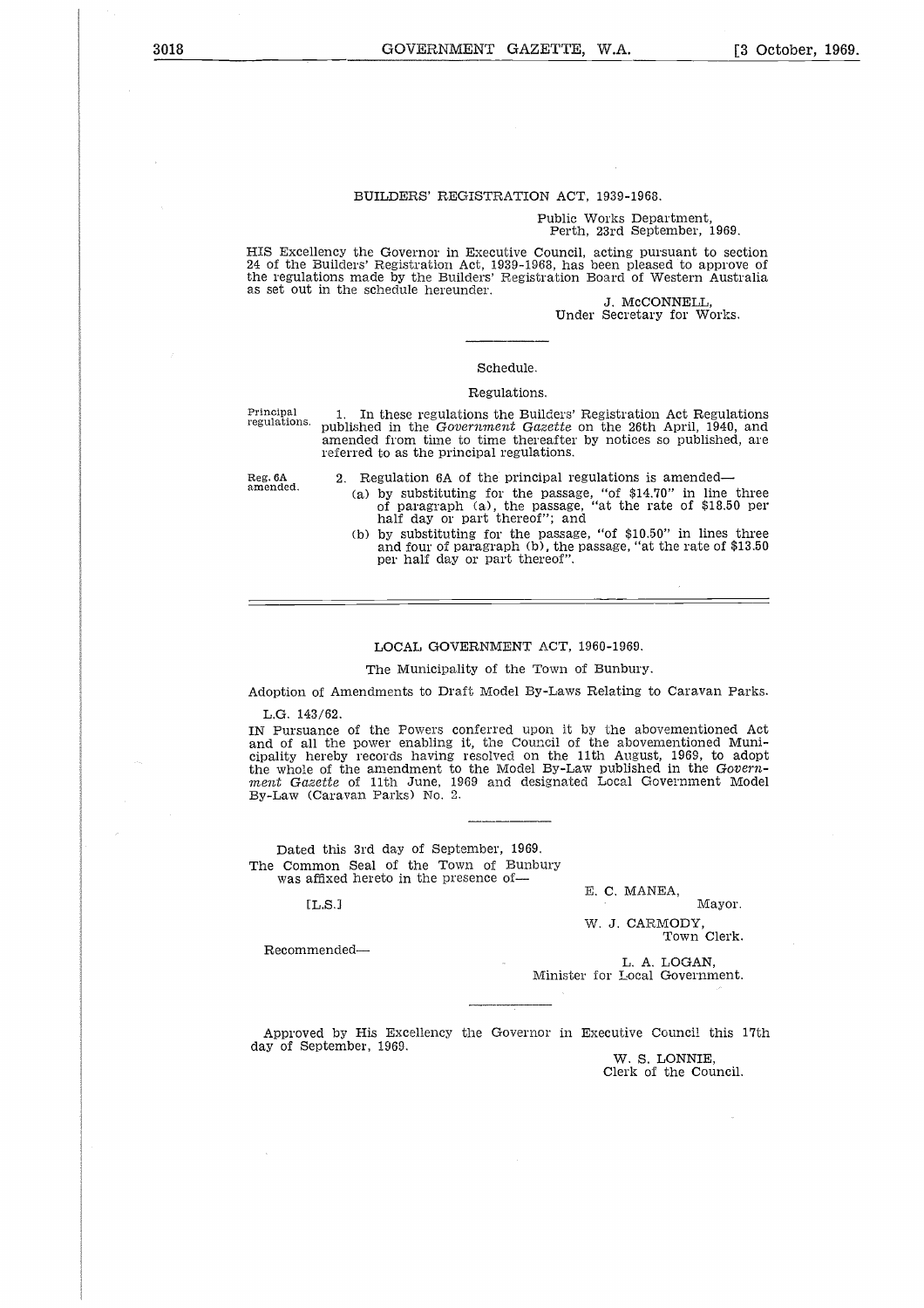## LOCAL GOVERNMENT ACT, 1960-1969. Municipality of the Shire of Harvey. Adoption of Draft Model By-Laws Relating to Removal and Disposal of Obstructing.

Animals and Vehicles No. 7.

L.G. 682/69.

IN pursuance of the powers conferred upon it by the abovementioned Act, the Council of the abovementioned Municipality hereby records having resolved on the 10th day of June, 1969, to adopt the Draft Model By-laws published in the *Government Gazette* on the 1st day of August, 1962 and amended in the *Government Gazette* on the 6th day of November, 1964. viz:

Local Government Model By-laws (Removal and Disposal of Obsructing Animals & Vehicles) No. 7—The whole of the by-laws with the following amendments: ent Governer<br> *Governer*<br>
& Veents:<br>
bylaw<br>
sand su<br>
this 2:<br>
this 2:<br>
mmon<br>
affixed<br>
[L.S.]

Sub-bylaw 11 (1) (b) is amended by deleting the words "ten shillings" and substituting the words "fifty cents".

Sub-bylaw 14 (1) (b) is amended by deleting the words "ten shillings" and substituting the words "fifty cents".

Dated this 28th day of July, 1969. The Common Seal of the Shire of Harvey was affixed hereto in the presence of-

 $[L.S.]$ 

W. K. BARNES, President.

L. A. VICARY, Shire Clerk.

Recommended

L. A. LOGAN, Minister for Local Government.

Approved by His Excellency the Governor in Executive Council this 17th day of September, 1969.

> W. S. LONNIE, Clerk of the Council.

## LOCAL GOVERNMENT ACT, 1960-1969. The Municipality of the Shire of Trayning.

By-Laws Relating to Clearing of Land and Removal of Refuse, Rubbish and Disused Material.

L.G. 498/69.

IN pursuance of the powers conferred upon it by the abovementioned Act and of all other powers enabling it, the Council of the abovementioned Municipality hereby records having resolved on the 21st day of July, 1969, to make and submit for confirmation by the Governor the following by-law:-

1. In these By-laws:

"Council" means the Trayning Shire Council.

"District" means the townsites of Trayning, Kununoppin and Yelbeni.

2. If there is

- (a) on any vacant land within the district any trees, scrub, undergrowth, or rubbish; or
- (b) on any land within the district any refuse, rubbish or disused material, whether of the same kind as, or a different kind from those here specified, which in the opinion of the Council is likely to affect adversely the value of adjoining property or the health, comfort or convenience of the inhabitants thereof;

the Council may cause a notice under the hand of the Shire Clerk to be served on the owner or occupier of such land requiring him, within the time specified in such notice, to clear the land of such trees, scrub, undergrowth or rubbish, or remove such refuse, rubbish or disused material from such land.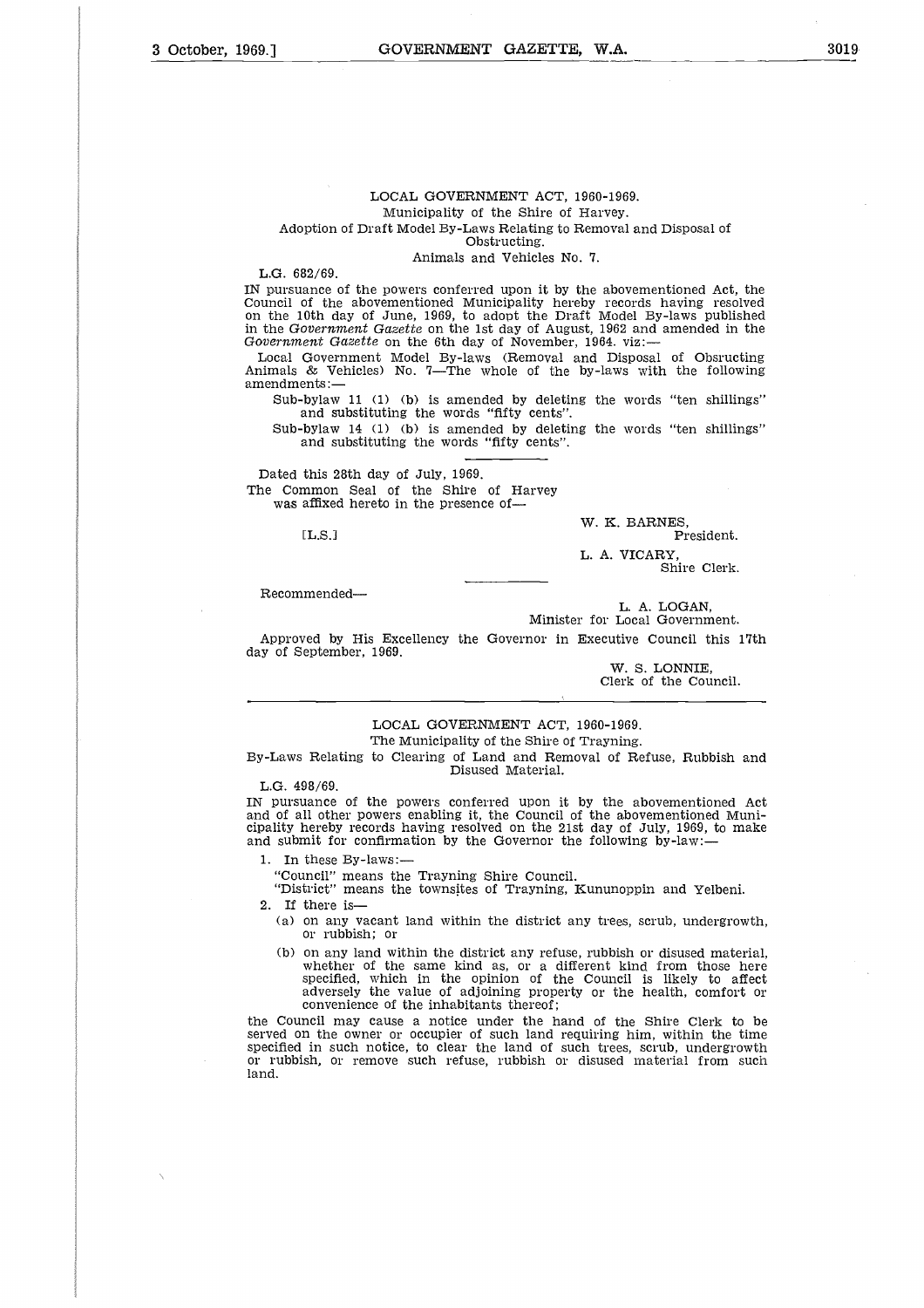3. Every owner or occupier of land upon whom a notice is served under by-law 2 of these by-laws shall comply with such notice within the time therein specified.

4. Where the owner or occupier does not clear the land or remove the refuse, rubbish or disused material as required by the notice given by the Council, the Council may, without payment or any compensation in respect thereof, clear or remove it and dispose of it at the expense of, and recover in a court of competent jurisdiction the amount of the expense, from the owner or occupier to whom the notice was given. e the<br>bish c<br>courre counce of eccupie<br>person<br>person S<br>affixe<br>in the<br>L.S.]

5. Any person who fails to comply with any notice served under by-law 2 of these by-laws commits an offence against these by-laws and on conviction shall be liable to a penalty not exceeding forty (40) dollars.

The Common Seal of the Municipality was hereto affixed this 29th day of August, 1969, in the presence of-

 $LLS.1$ 

D. R. M. MASON, J.P. President. R. T. SCOBLE, Shire Clerk.

Recommended

L. A. LOGAN, Minister for Local Government.

Approved by His Excellency, the Governor in Executive Council this 17th day of September, 1969.

W. S. LONNIE, Clerk of the Council.

### LOCAL GOVERNMENT ACT, 1960-1969.

The Municipality of the Shire of Port Hedland.

Adoption of Draft Model By-laws Relatings to Signs, Hoardings and Billposting.

L.G. 672/69.

IN pursuance of the powers conferred upon it by the abovementioned Act the Council of the abovementioned Municipality hereby records having resolved on the 27th day of June, 1969, to adopt such of the Draft Model By-laws published in the *Government Gazette* of the 11th day of June, 1963, and amended in the *Government Gazette* of the 10th day of December, 1964 (with such alterations), as are here set out: Local Government Model By-laws (Signs, Hoardings and Billposting), No. 13—Alterations: Delete by-law 38. 69.<br>
ice of the day<br>
in day<br>
in the land leads<br>
and leads<br>
as aff<br>
in S.<br>
in L.S.<br>
in L.S.

Dated the 1st day of September, 1969. The Common Seal of the Shire of Port Hedland was affixed hereto in the presence of-

 $[LLS.1]$ 

J. L. HUNT, President.

L. S. ROGERS, Shire Clerk.

Recommended

L. A. LOGAN, Minister for Local Government.

Approved by His Excellency the Governor in Executive Council this 17th day of September, 1969.

> W. S. LONNIE, Clerk of the Council.